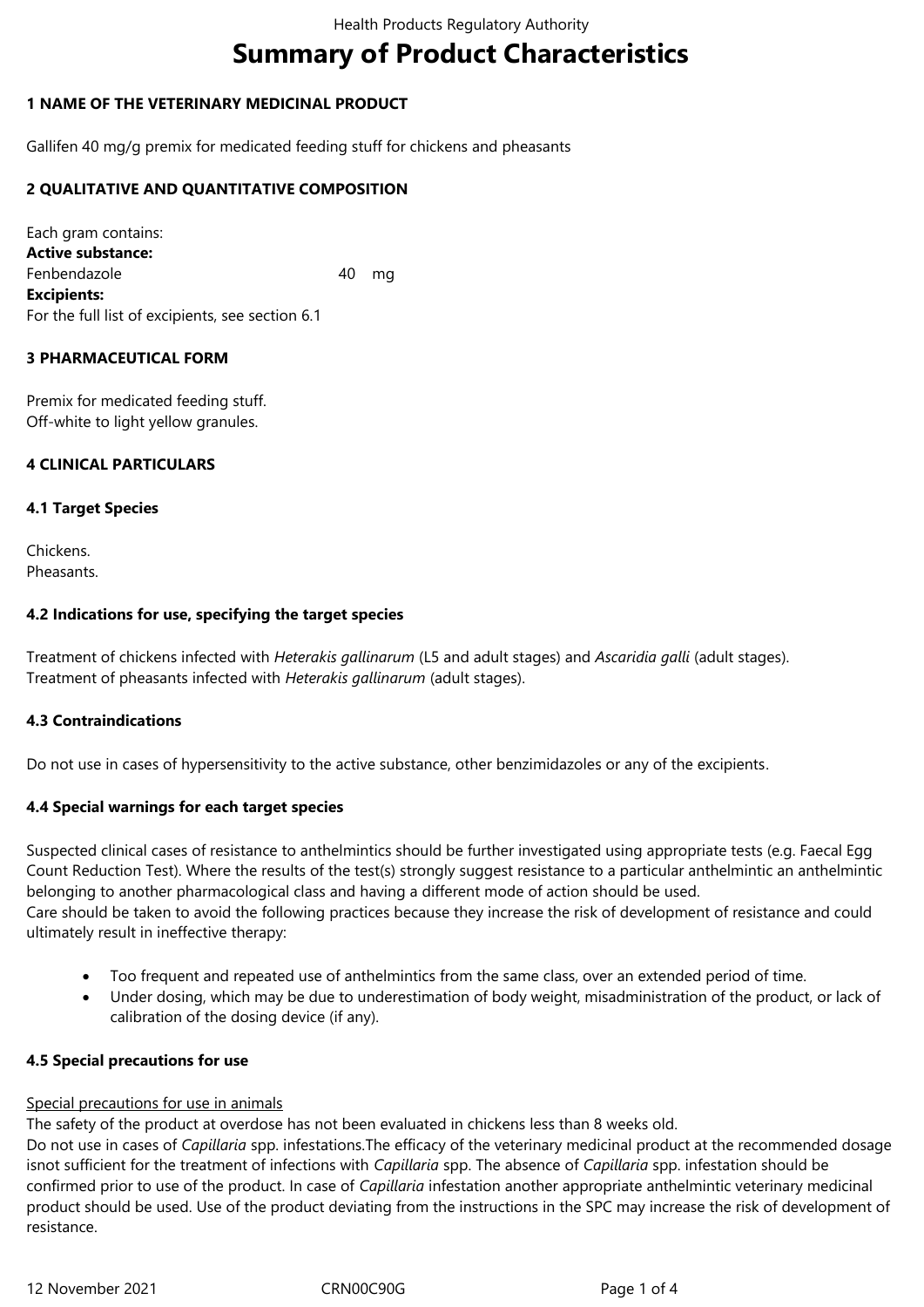#### Health Products Regulatory Authority

Special precautions to be taken by the person administering the veterinary medicinal product to animals.

Embryotoxic effects cannot be excluded. Pregnant women must take extra precautions when handling this veterinary medicinal product.

This veterinary medicinal product may be toxic to humans after ingestion.

Accidental ingestion of the product should be avoided.

In the event of accidental ingestion, rinse mouth with plenty of clean water and seek medical advice.

This product may cause eye irritation and skin sensitisation.

Avoid contact with the eyes and skin.

When handling or mixing, care should be taken to avoid direct contact with the skin and eyes, and inhalation of dust, by wearing goggles, impervious gloves and a disposable half-mask respirator conforming to European Standard EN149 or a non-disposable respirator to European Standard EN 140 with a filter to EN 143. Wash hands after use.

In case of skin and/or eye contact, immediately rinse with plenty of water.

#### Other precautions

The veterinary medicinal product should not be allowed to enter surface waters as it has harmful effects on aquatic organisms.

## **4.6 Adverse reactions (frequency and seriousness)**

None known.

## **4.7 Use during pregnancy, lactation or lay**

Can be used in chickens in lay.

The safety of the product has not been evaluated in breeding pheasants. Therefore in these birds use only according to the benefit/risk assessment by the responsible veterinarian.

## **4.8 Interaction with other medicinal products and other forms of interactions**

None known.

#### **4.9 Amounts to be administered and administration route**

Oral use. In feed use.

The daily dose is 1 mg fenbendazole per kg b.w. per day administered in feed for 5 consecutive days.

For the preparation of medicated feed:

1 mg fenbendazole per kg bw per day corresponds to 0.025 g of the product per kg bw per day.

For the preparation of the medicated feed the body weight of the animals to be treated and their actual daily intake of feed should be taken into due account.

To provide the required amount of fenbendazole per kg medicated feed the premix has to be incorporated into the feed according to the following formula:

| $0.025$ g of the product<br>per kg b.w. daily | X | average body weight (kg)<br>of the animals to be treated |  |
|-----------------------------------------------|---|----------------------------------------------------------|--|
| average daily feed intake per animal (kg)     |   | g of the product<br>per kg feed                          |  |

For incorporation into dry feed at the registered mill:

A manufacturer who is approved to incorporate veterinary medicinal products, or premixtures containing such products, directly at any concentration, must be responsible for mixing when incorporation is less than 2 kg per tonne for final feed. To ensure adequate distribution of the product in the final feed it is recommended to premix the product at a ratio of 1:10 with feed ingredients before blending into the final feed. If the premix is used for supplementation of pelleted feed, the pelleting temperature should not exceed 105 °C.

Not to be mixed in liquid feed.

To ensure administration of a correct dose, body weight should be determined as accurately as possible. The uptake of medicated feed depends on the clinical condition of the animals and environmental factors. The feed intake should be monitored regularly and the incorporation rate adjusted accordingly in order to guarantee an intake of 1 mg fenbendazole per kg bodyweight per day.

12 November 2021 CRN00C90G Page 2 of 4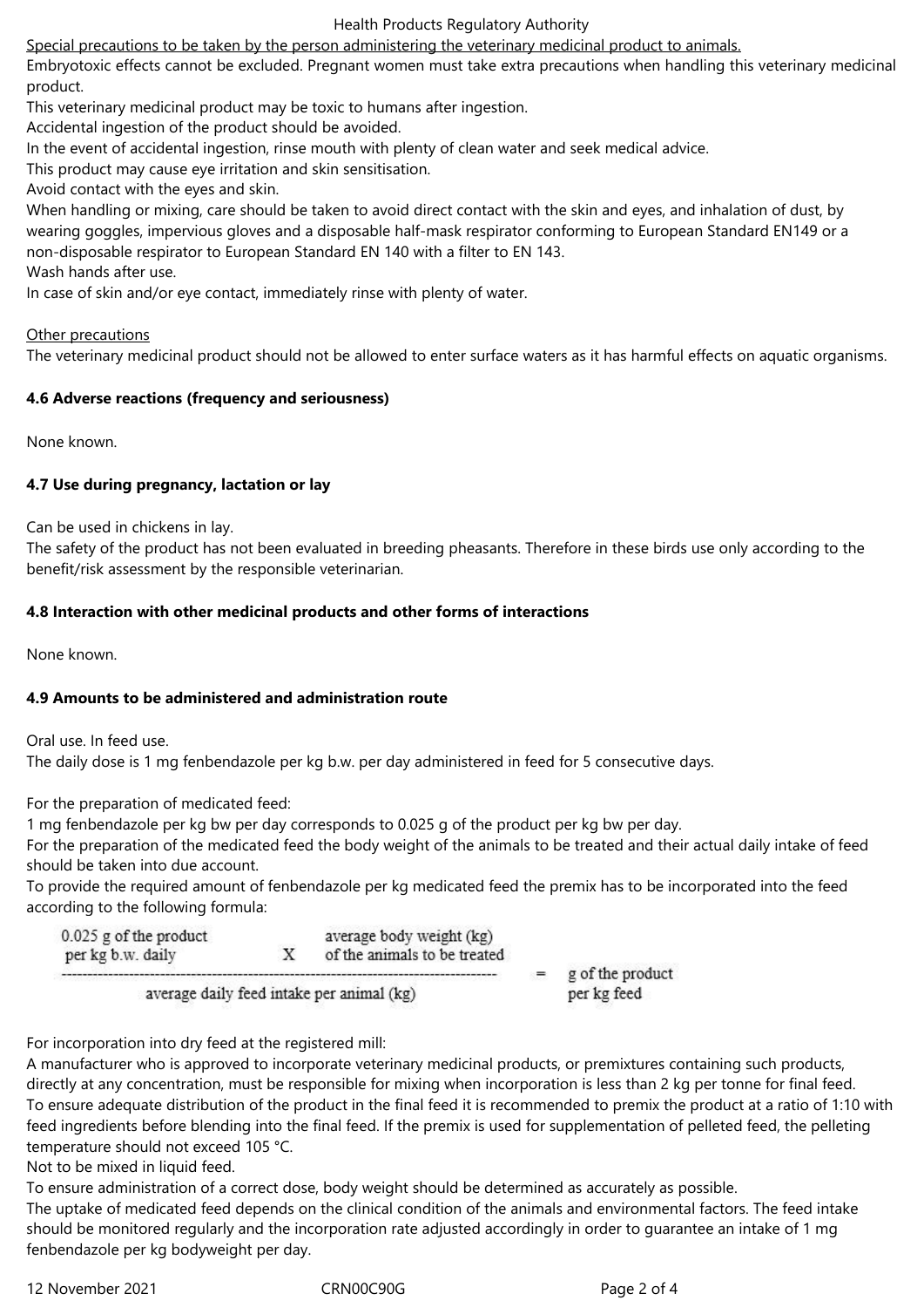#### Health Products Regulatory Authority **4.10 Overdose (symptoms, emergency procedures, antidotes), if necessary**

No undesirable effects have been observed in chickens (8-9 weeks of age) at up to 5 times the recommended dose. Although not observed in studies investigating the effects of overdosing in other classes of the target species, an increase in water intake compared with controls has been reported in laying hens treated with a dose exceeding 3X the recommended dose.

A small (<3%) but statistically significant difference in mean body weight of chicks from treated layers was observed in conditions of overdosing (3X the recommended dose for a duration exceeding 3X the recommended one in clinical conditions).

# **4.11 Withdrawal period(s)**

Meat and offal: 8 days. Do not release pheasants for hunting for at least 8 days after the end of medication. Eggs: zero days.

# **5 PHARMACOLOGICAL or IMMUNOLOGICAL PROPERTIES**

Pharmacotherapeutic group: Anthelmintics, benzimidazole derivatives - fenbendazole ATCvet Code: QP52AC13

# **5.1 Pharmacodynamic properties**

Fenbendazole is an anthelmintic belonging to the benzimidazole-carbamate group. It acts by interfering with the energy metabolism of the nematode.

Fenbendazole inhibits the polymerisation of tubulin to microtubules. This interferes with essential structural and functional properties of the cells of helminths, such as formation of the cytoskeleton, formation of the mitotic spindle and the uptake and intracellular transport of nutrients and metabolic products. Fenbendazole has activity against *Ascaridia galli* (adult stage) and *Heterakis gallinarum* (L5 and adult stages)in chickens and against *H. gallinarum* (adult stage) in pheasants.

# **5.2 Pharmacokinetic particulars**

After oral administration fenbendazole is only partially absorbed. Following absorption, fenbendazole is rapidly metabolised in the liver mainly to its sulphoxide (oxfendazole) and further to its sulphone (oxfendazole sulphone). In chickens oxfendazole sulfone is the main component detected in plasma, accounting for about 3/4 of the total AUC (ie the sum of the AUC for fenbendazole, oxfendazole and oxfendazole sulphone). Fenbendazole and its metabolites are distributed throughout the body, reaching highest concentrations in the liver.

The elimination of fenbendazole and its metabolites occurs primarily via the faeces.

# **6 PHARMACEUTICAL PARTICULARS**

# **6.1 List of excipients**

Maize Starch Starch, pregelatinised

# **6.2 Major incompatibilities**

In the absence of compatibility studies, this veterinary medicinal product must not be mixed with other veterinary medicinal products.

# **6.3 Shelf-life**

Shelf life of the veterinary medicinal product as packaged for sale: 3 years. Shelf life after first opening the immediate packaging: 3 months. Shelf life after incorporation into meal or pelleted feed: 3 months.